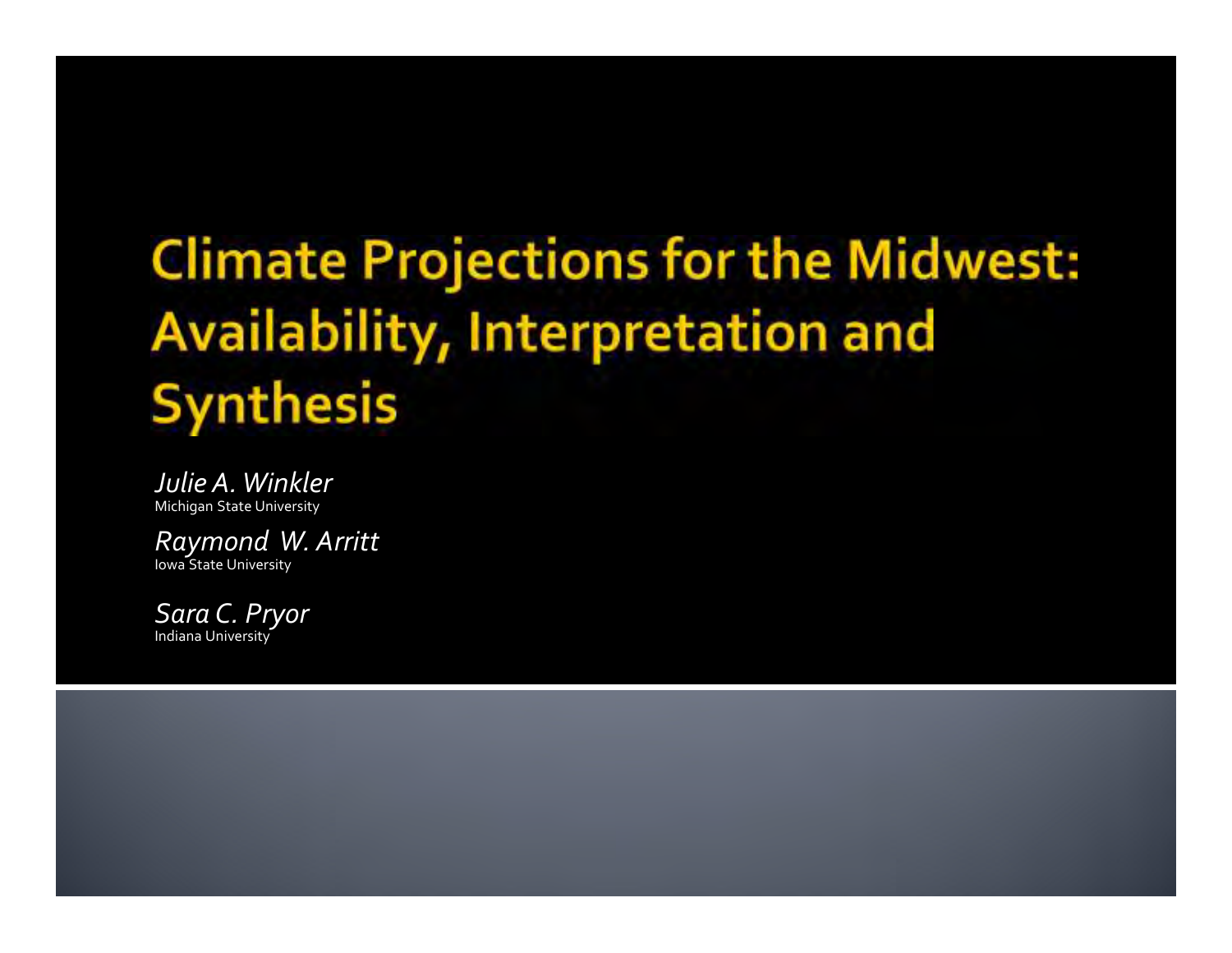

 Summarize by climate variable potential future changes in the Midwest as synthesized from currently-available peer-reviewed and gray literature.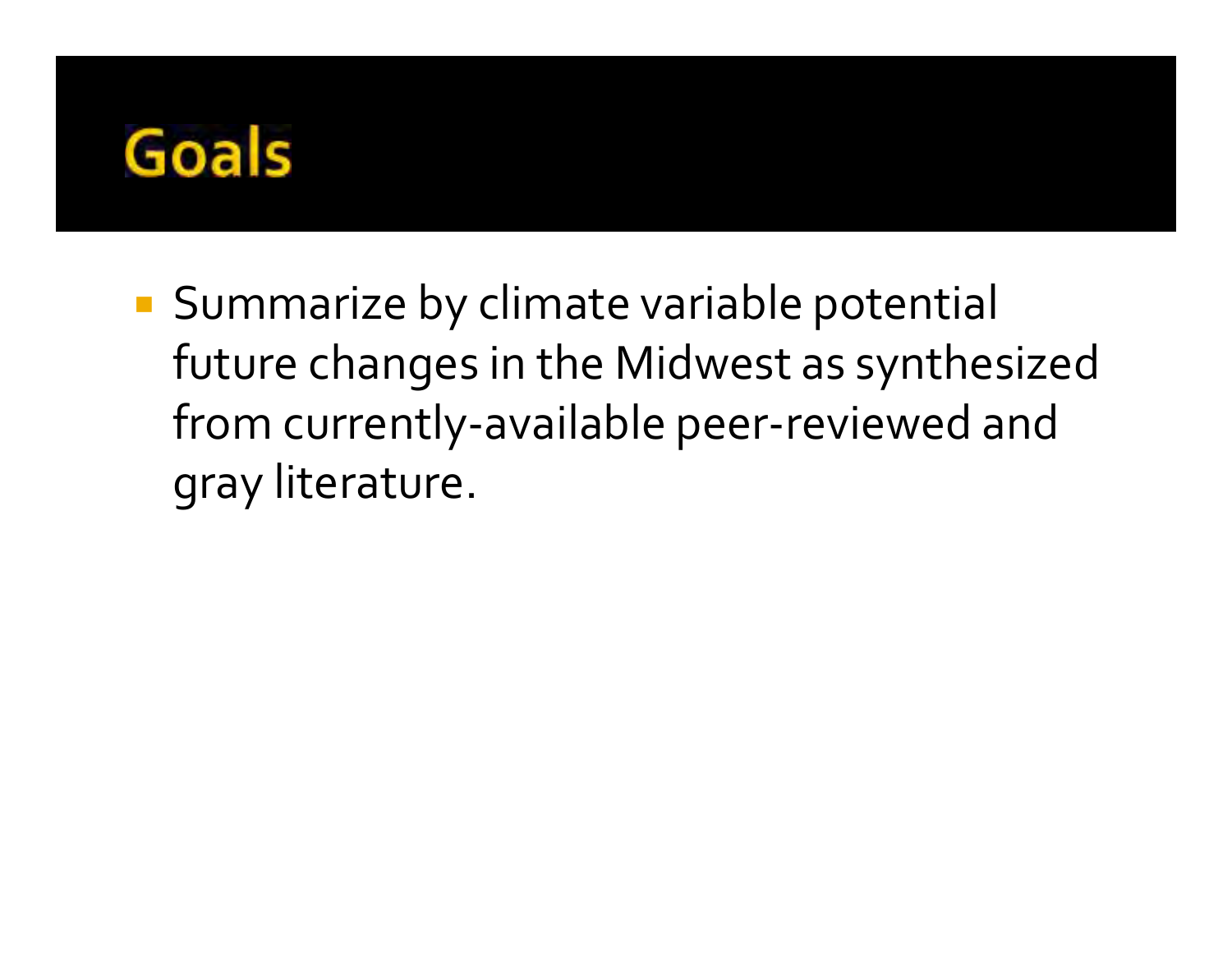# **Terminology**

- Downscaling
	- **Infer higher spatial or** temporal resolution
	- $\mathcal{L}_{\mathcal{A}}$ Downscaling Methods
	- $\mathcal{L}_{\mathcal{A}}$  Dynamical downscaling
		- Use of numerical models such as regional climate models
	- $\mathcal{L}_{\mathrm{c}}$  Statistical downscaling
		- Empirical-dynamical downscaling
			- Surface variable is related to a circulation and/or free atmosphere variable
		- Disaggregation ▪downscaling
			- **·** Infer finer-scale values from coarse-scale spatial or temporal field of a particular variable (e.g., temperature)



*Figure 1. Illustration of the spatial scales of climate projections, as developed using dynamical, empirical-dynamical, and disaggregation downscaling methods applied to GCM simulations. Note that multiple downscaling steps can be applied. SOURCE: Winkler et al., 2011a.*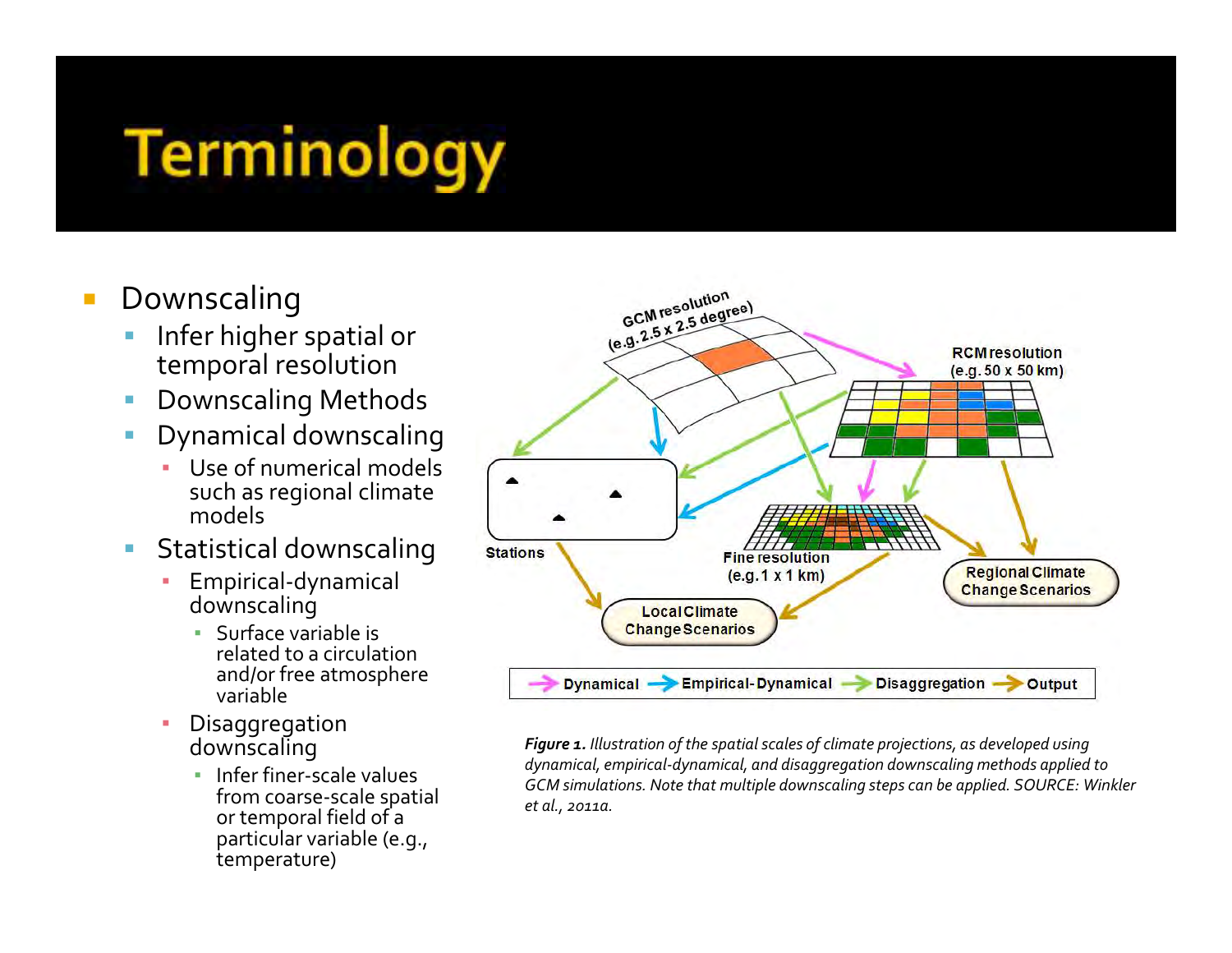# **NARCCAP**

- North American Regional Climate Change Assessment Program
	- Regional climate model simulations driven both by reanalysis fields and by GCM results
	- **Available for historical** and mid-century time slices

#### *Table 1: Available NARCCAP simulations.*

| <b>Regional</b><br><b>Climate</b><br><b>Models</b><br>(RCMs) | <b>Global Climate Models (GCMs)</b> |                  |             |             |                  |
|--------------------------------------------------------------|-------------------------------------|------------------|-------------|-------------|------------------|
|                                                              | <b>GFDL</b>                         | CGCM3            | HADCM3      | <b>CCSM</b> | <b>NCEP</b>      |
| <b>CRCM</b>                                                  |                                     | $\boldsymbol{X}$ |             | X           | $\mathbf X$      |
| ECP <sub>2</sub>                                             | X                                   |                  | X           |             | X                |
| HRM3                                                         | $\mathbf X$                         |                  | $\mathbf X$ |             | X                |
| MM <sub>5I</sub>                                             |                                     |                  | $\mathbf X$ | X           | $\mathbf X$      |
| RCM <sub>3</sub>                                             | $\mathbf X$                         | X                |             |             | X                |
| <b>WRFG</b>                                                  |                                     | X                |             | X           | X                |
| <b>ECPC</b>                                                  |                                     |                  |             |             | X                |
| <b>WRFP</b>                                                  |                                     |                  |             |             | $\boldsymbol{X}$ |

*SOURCE: http://www.narccap.ucar.edu/*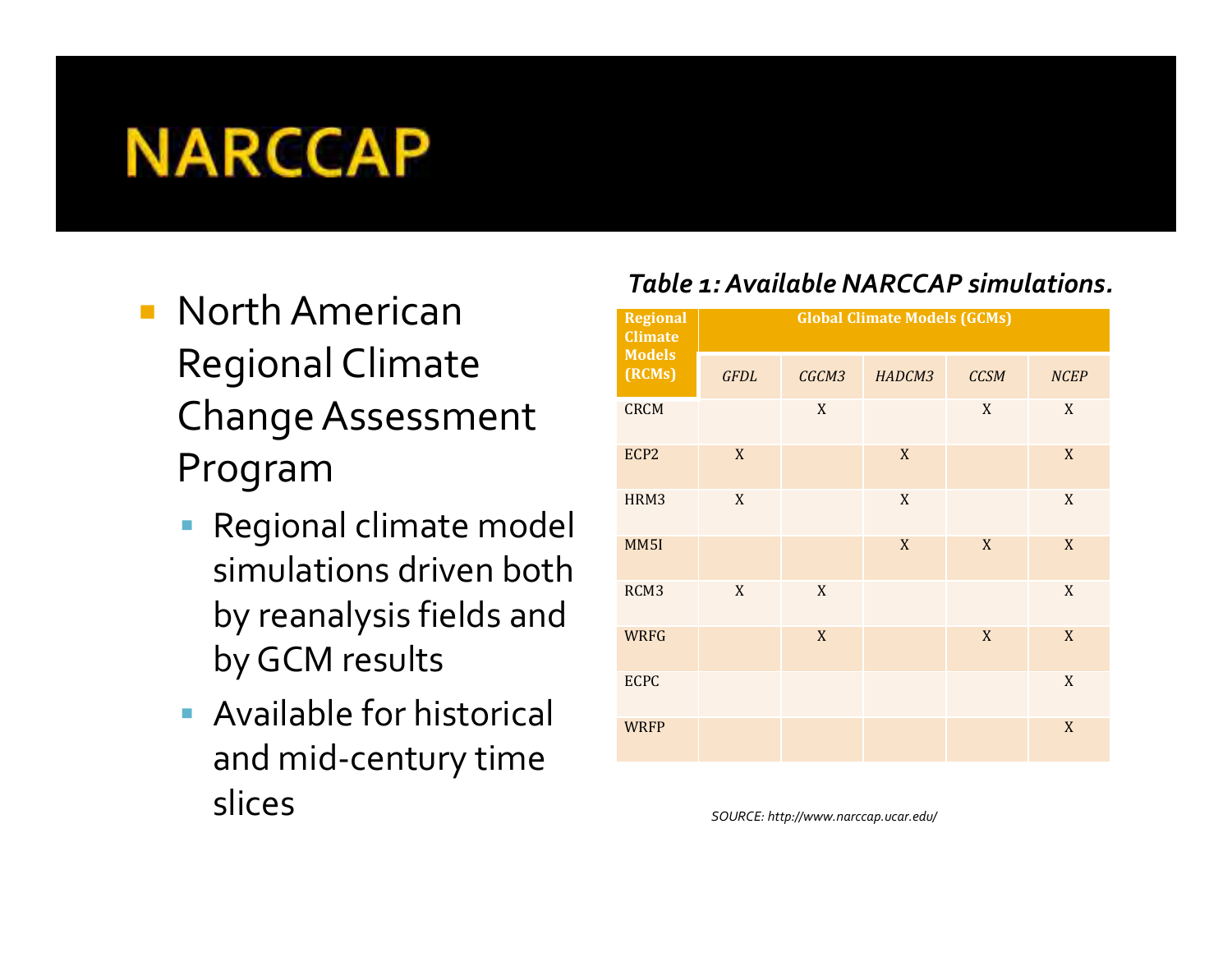# **Ensembles**

- **An ensemble is a** suite of climate projections
- **Provide an estimate** of the "lower bound on the maximum range of uncertainty" (Stainforth et al., 2007)
- **Ensemble means** 
	- $\overline{\phantom{a}}$  Ensemble members are usually equally weighted
	- **An ensemble mean**  $\overline{\phantom{a}}$



**Can be misleading** *Figure 3. Development of an ensemble of climate projections. The dashed line indicates* **Can be mislear integrations** *uncertainty sources that are infrequently considered. Source: Winkler et al. 2011b*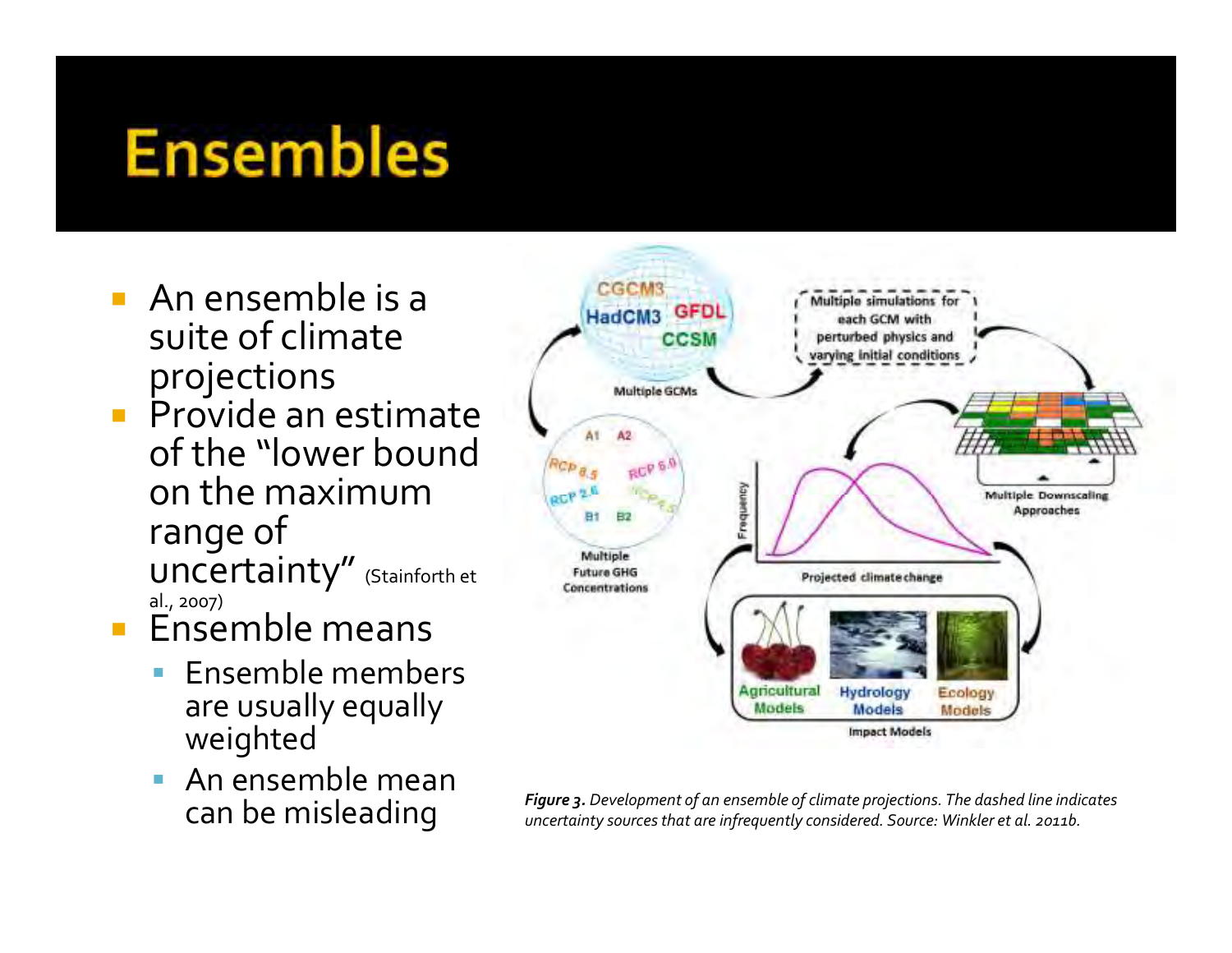# **Projected Future Change**

**Focused on temperature, precipitation and** wind variables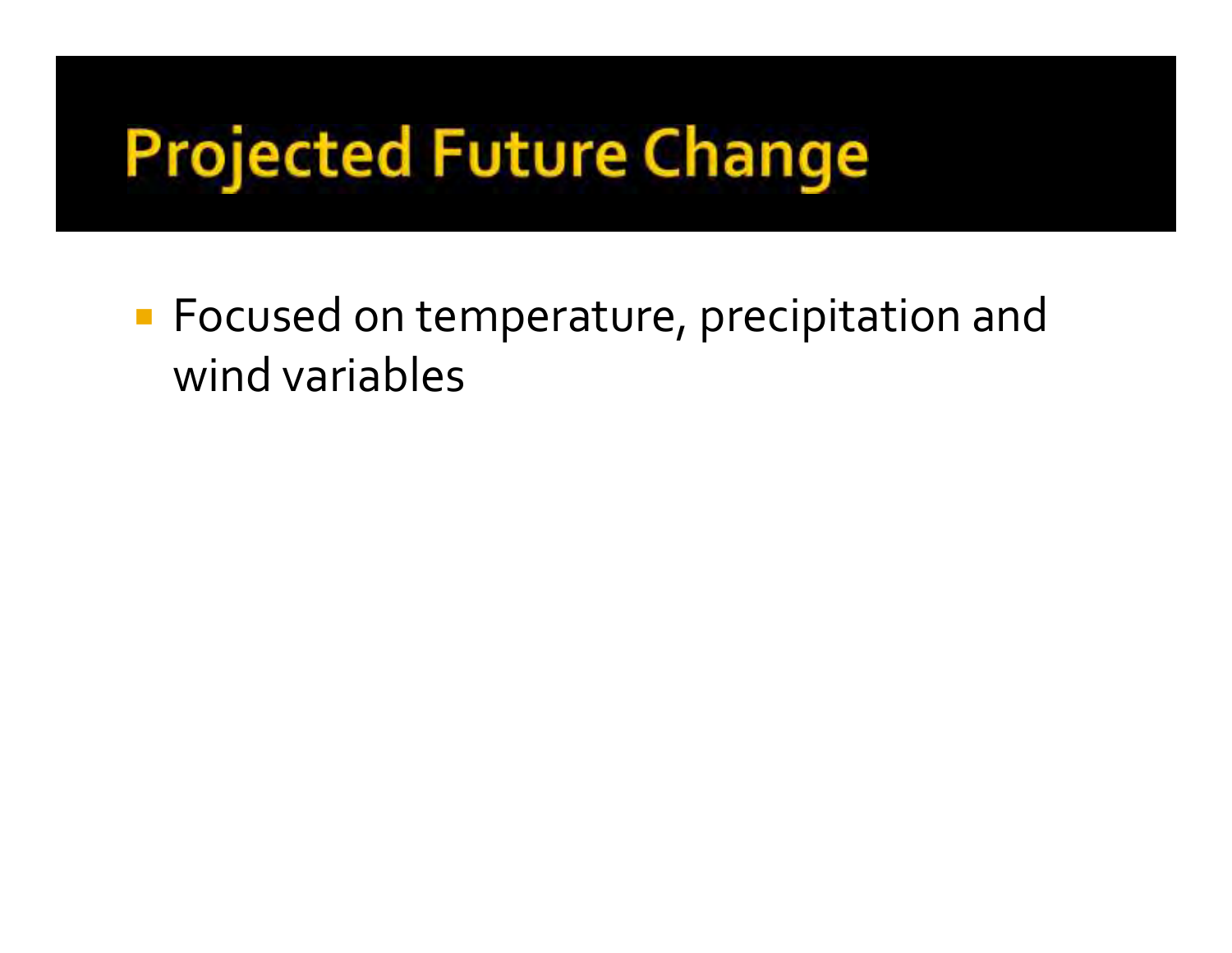# **CMIP3 GCM Temperature** Projections (A1B emissions scenario)





 Annual increase (ensemble mean) of approximately 5.5°F in Midwest by 2080-2099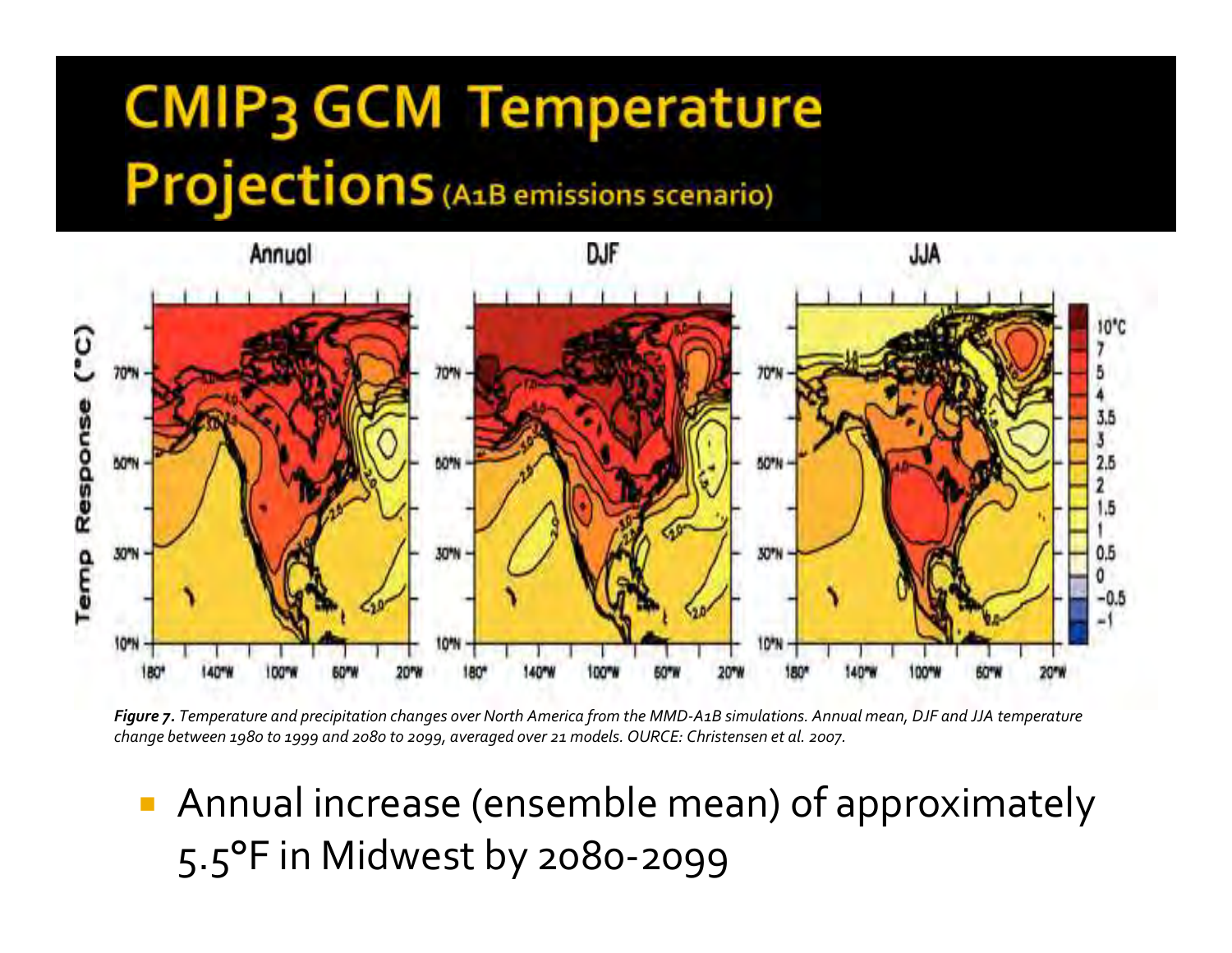#### **Temperature (Ensemble Means) CMIP3 vs NARCCAP**



Figure 1. Multi-model mean annual differences in temperature (°F) between the 3 future periods and 1971-2000, from the 15 CMIP3 model simulations. SOURCE: Kunkel et al. 2012



Figure 2. Multi-model mean annual and seasonal differences in temperature (°F) between 2041-2070 and 1971-2000, from the <sup>9</sup> NARCCAP regional climate model simulations. SOURCE: Kunkel et al. 2012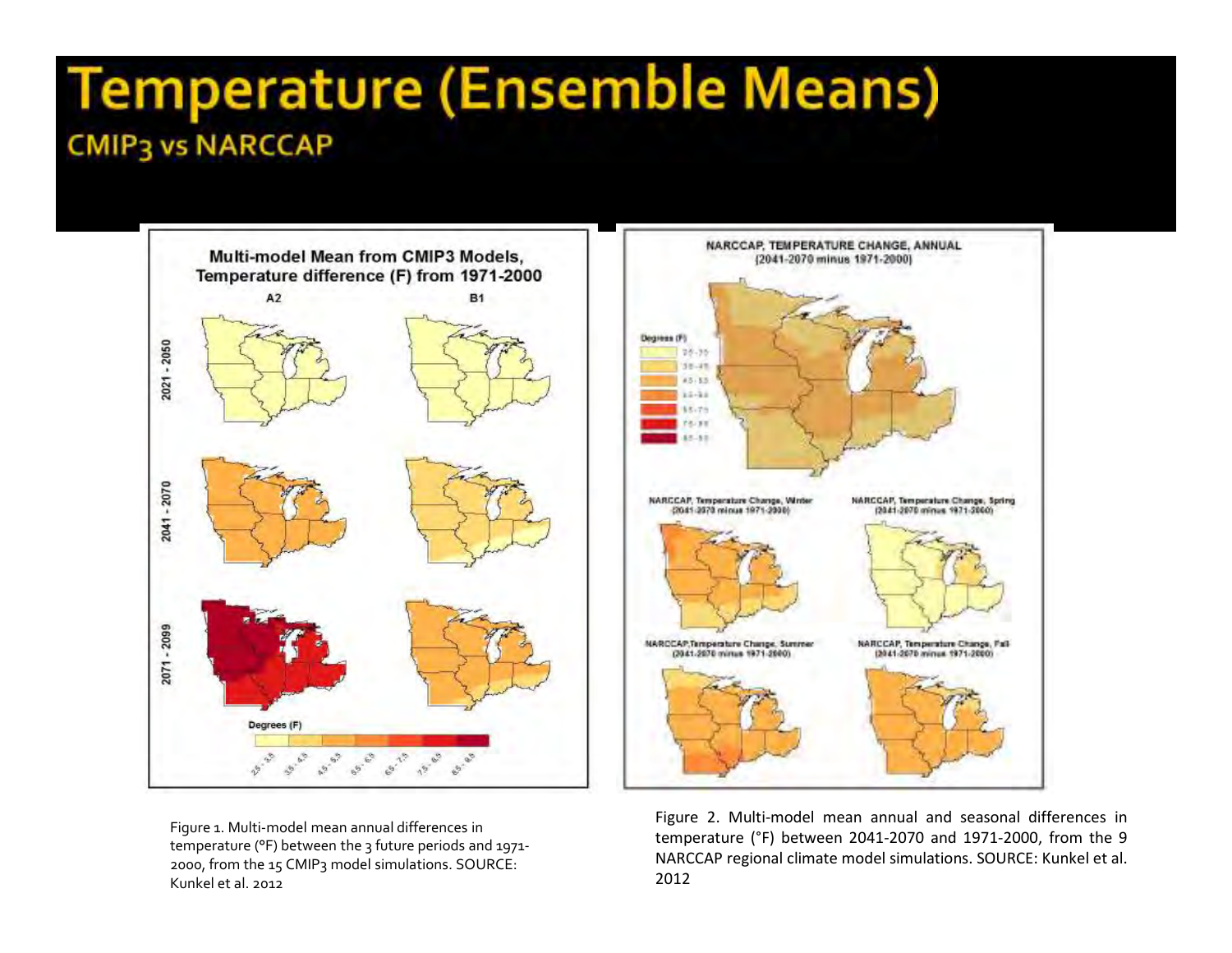# **Temperature Thresholds and Indices: Heat Waves**



Figure 5. Spatial distribution of the NARCCAP multi-model mean change in the number of days with a maximum temperature greater than 95°F between 2041-2070 and 1971-2000 (top). Climatology of the number of days with a maximum temperature greater than 95°F (bottom). SOURCE: Kunkel et al. 2012

- NARCCAP scenarios suggest to considerable spatial variability
	- 25 day average increase in southern portion of Ш Midwest
	- $\overline{\mathbb{R}}$  Fewer than 5 days in northern portion of Midwest
		- ▪ Similar in magnitude to Pileus Project scenarios (even though estimated from older GCM simulations



*Source: pileus.msu.edu.*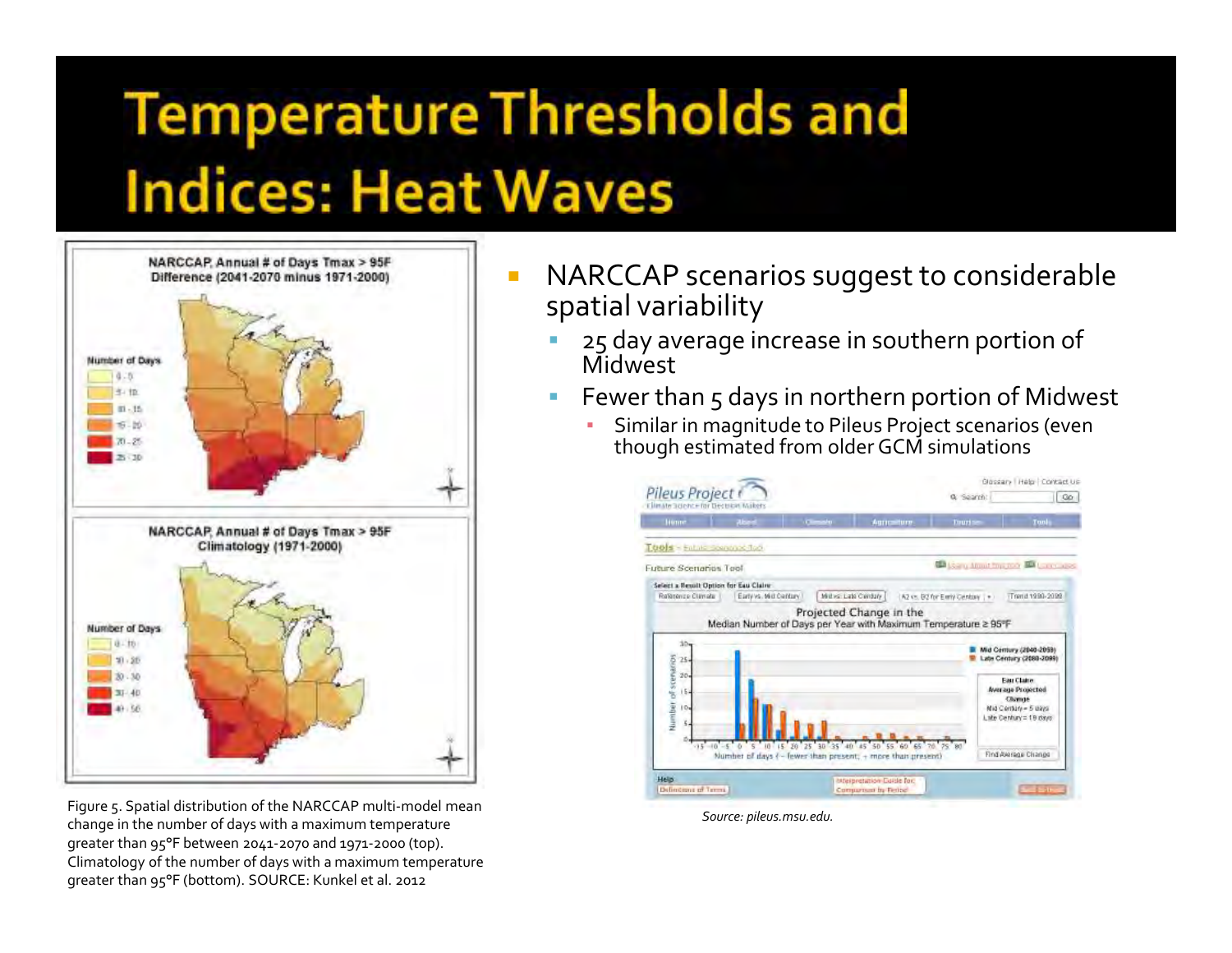# **Length of Freeze-Free Period**



Figure 9. Spatial distribution of the NARCCAP multi-model mean change in the length of the freeze-free season between 2041-2070 and 1971-2000 (top). Climatology of the length of the freeze-free season (bottom).

#### m. NARCCAP

- Fairly uniform increase across region of 20-25 days by mid century
- **Pileus Project**  $\mathcal{L}_{\mathcal{A}}$ 
	- $\overline{\phantom{a}}$  Somewhat smaller projected increase of approximately 15 days in Michigan

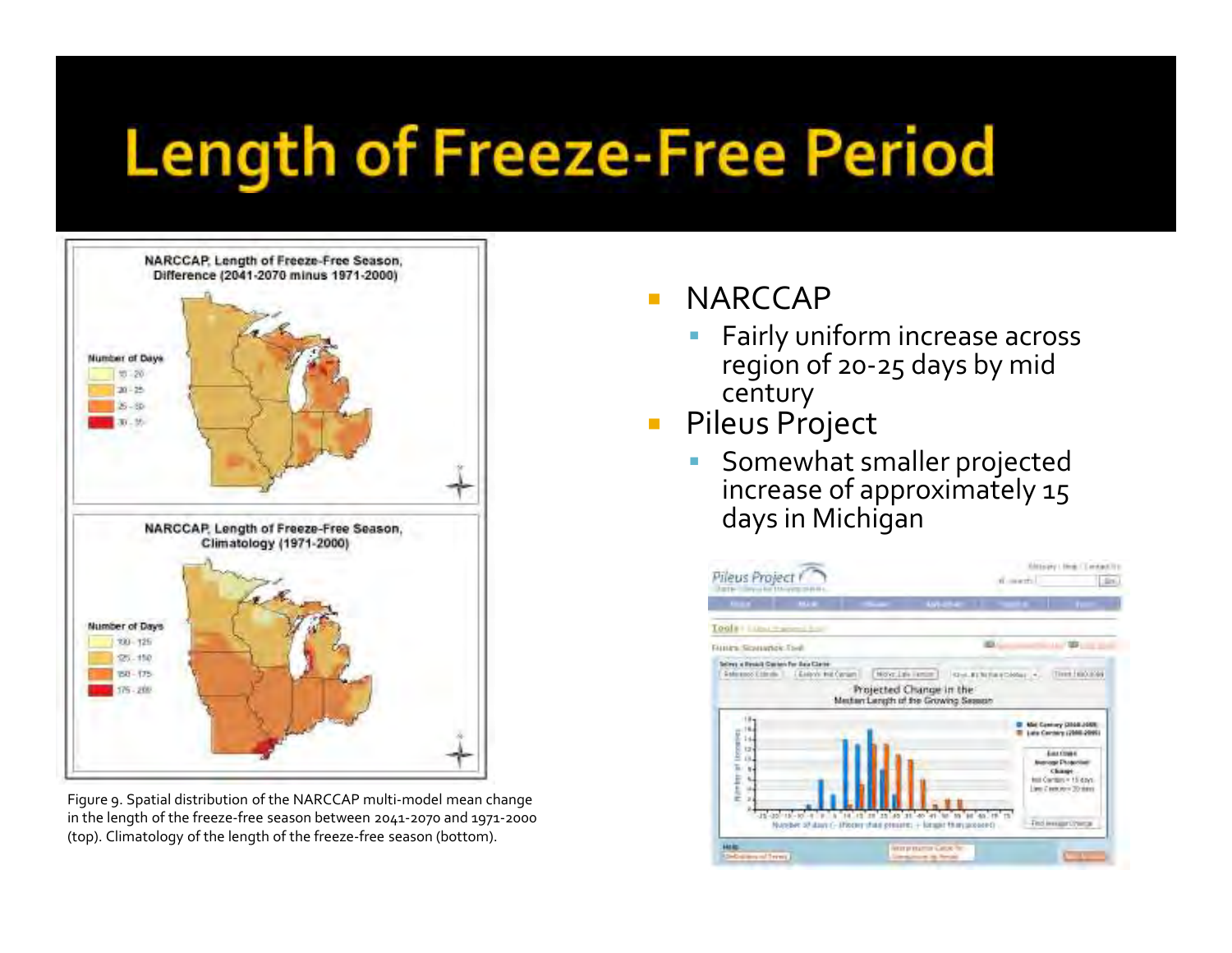# **Freeze Risk**

**Projected changes in** freeze risk are highly uncertain



*Source: pileus.msu.edu.*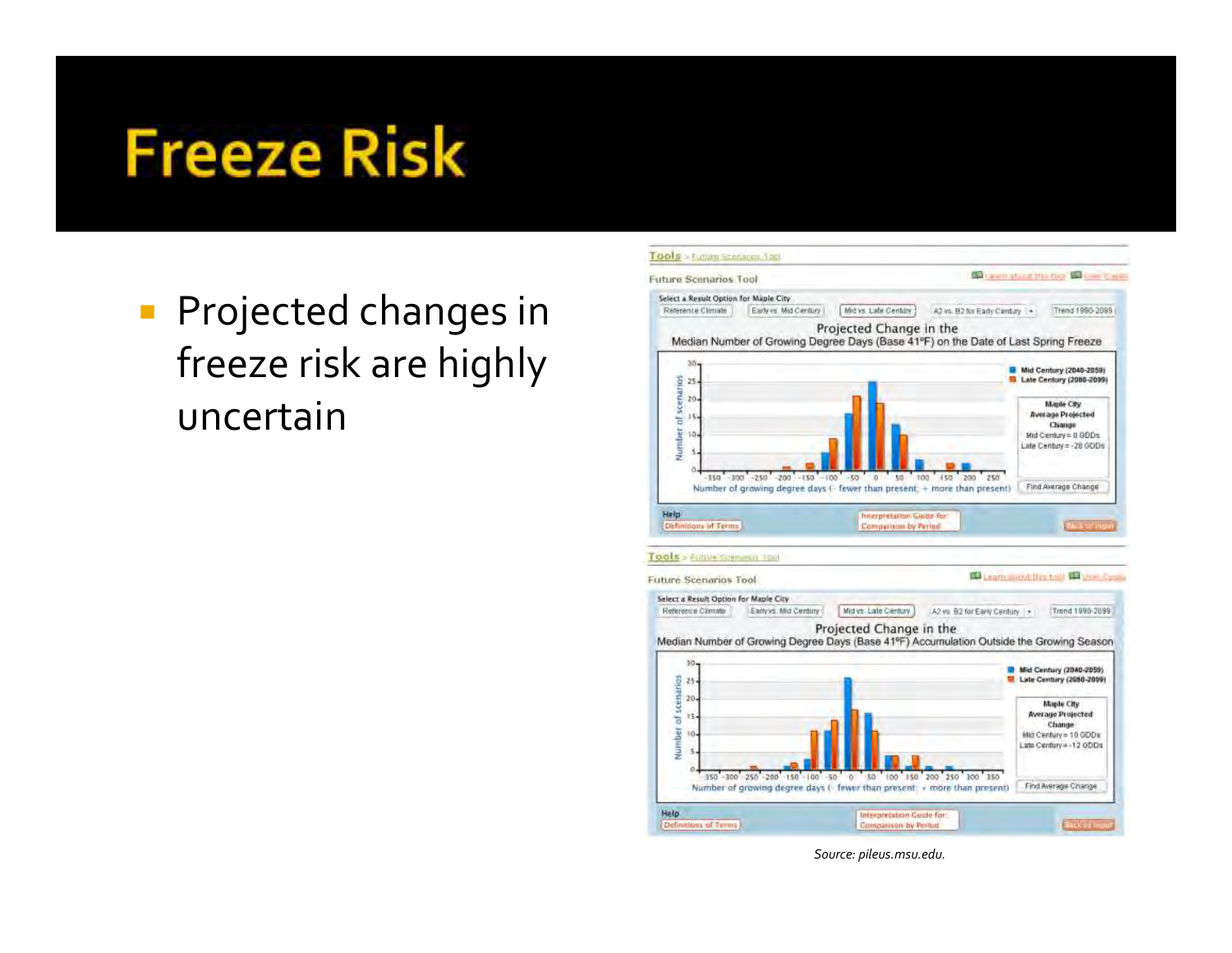### **Annual and Seasonal Precipitation**

- Large degree of uncertainty in Midwest precipitation projections
- $\blacksquare$  Ensemble mean of CMIP3 models for endof-century suggests:
	- Increase in annual and winter precipitation for much of the Midwest, except for western portion
	- **Little change or a small** Ш decrease in summer
- L Over 90% of the 21 models project an increase in winter precipitation in Michigan
- **Approximately half of** L the 21 GCMs projected an increase in summer precipitation in the Midwest by the end of the 21<sup>st</sup> century and the other half projecting a decrease or no change.



*Figure 7. Temperature and precipitation changes over North America from the MMD-A1B simulations. Top row: annual mean, DJF and JJA precipitation change (in percent) between 1980 to 1999 and 2080 to 2099, averaged over 21 models. Bottom row: number of models out of 21 that project increases in precipitation. SOURCE: Christensen et al. 2007.*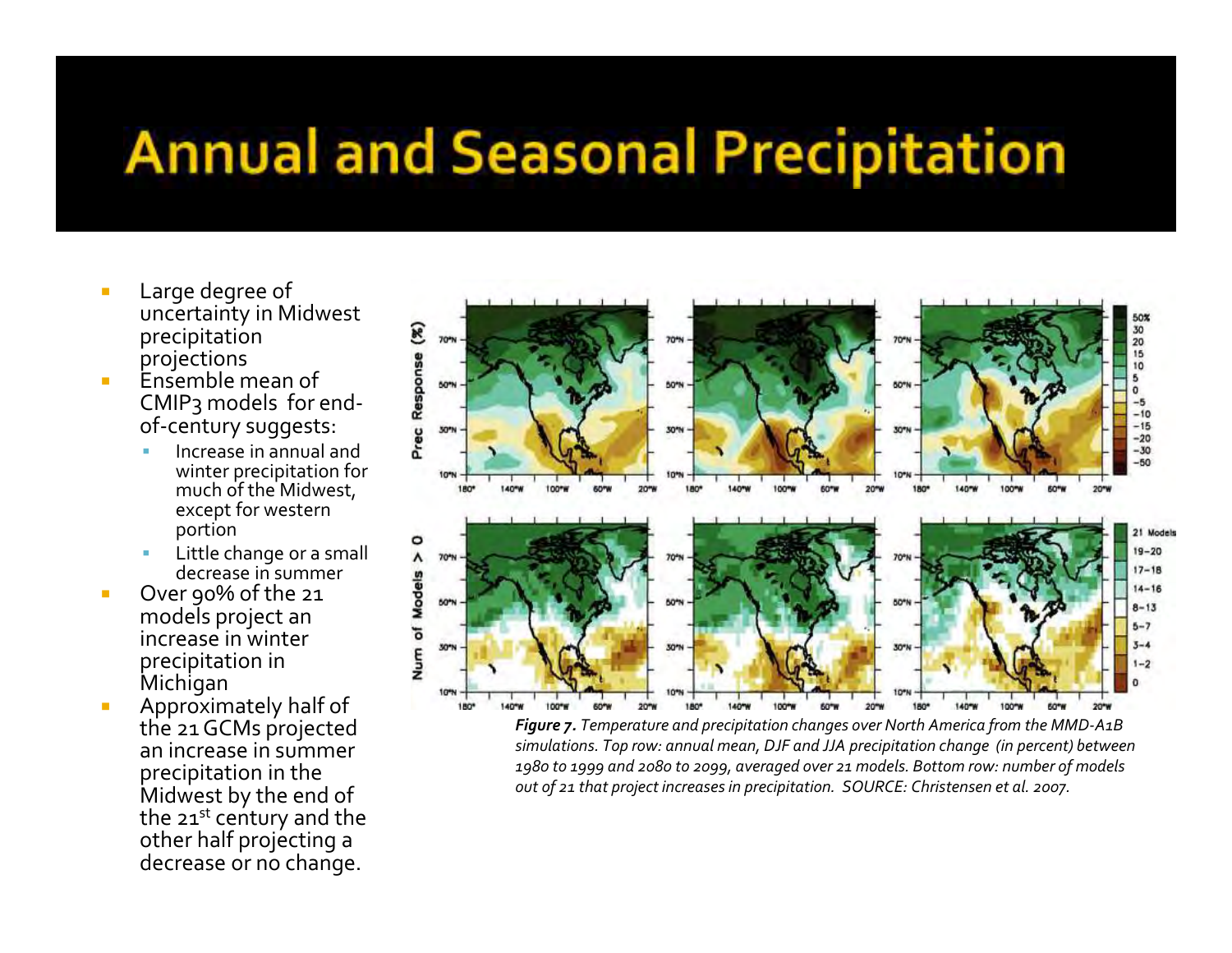## **Annual and Seasonal Precipitation**



Figure 12. Multi-model mean annual differences in precipitation (%) between the 3 future periods and 1971-2000, from the 15 CMIP3 model simulations. SOURCE: Kunkel et al. 2012



Figure 13. Multi-model mean annual and seasonal differences in precipitation (%) between 2041-2070 and 1971-2000, from the 9 NARCCAP regional climate model simulations. SOURCE: Kunkel et al. 2012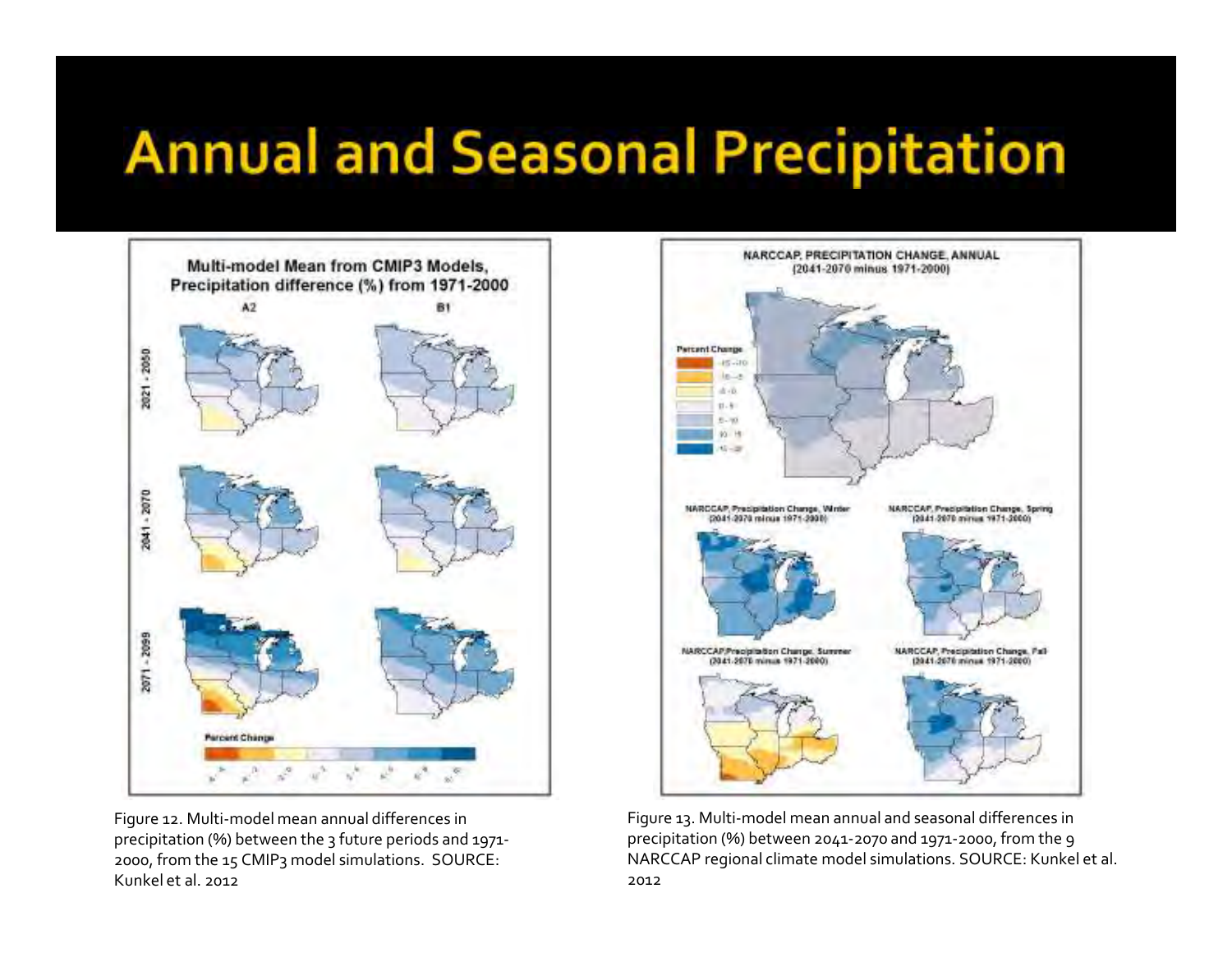# **Precipitation Intensity**



Figure 17. Spatial distribution of the NARCCAP multi-model mean change in the number of days with precipitation exceeding <sup>1</sup> inch between 2041-2070 and 1971- <sup>2000</sup> (top). Climatology of the number of days with precipitation exceeding <sup>1</sup> inch(bottom). SOURCE: Kunkel et al. <sup>2012</sup>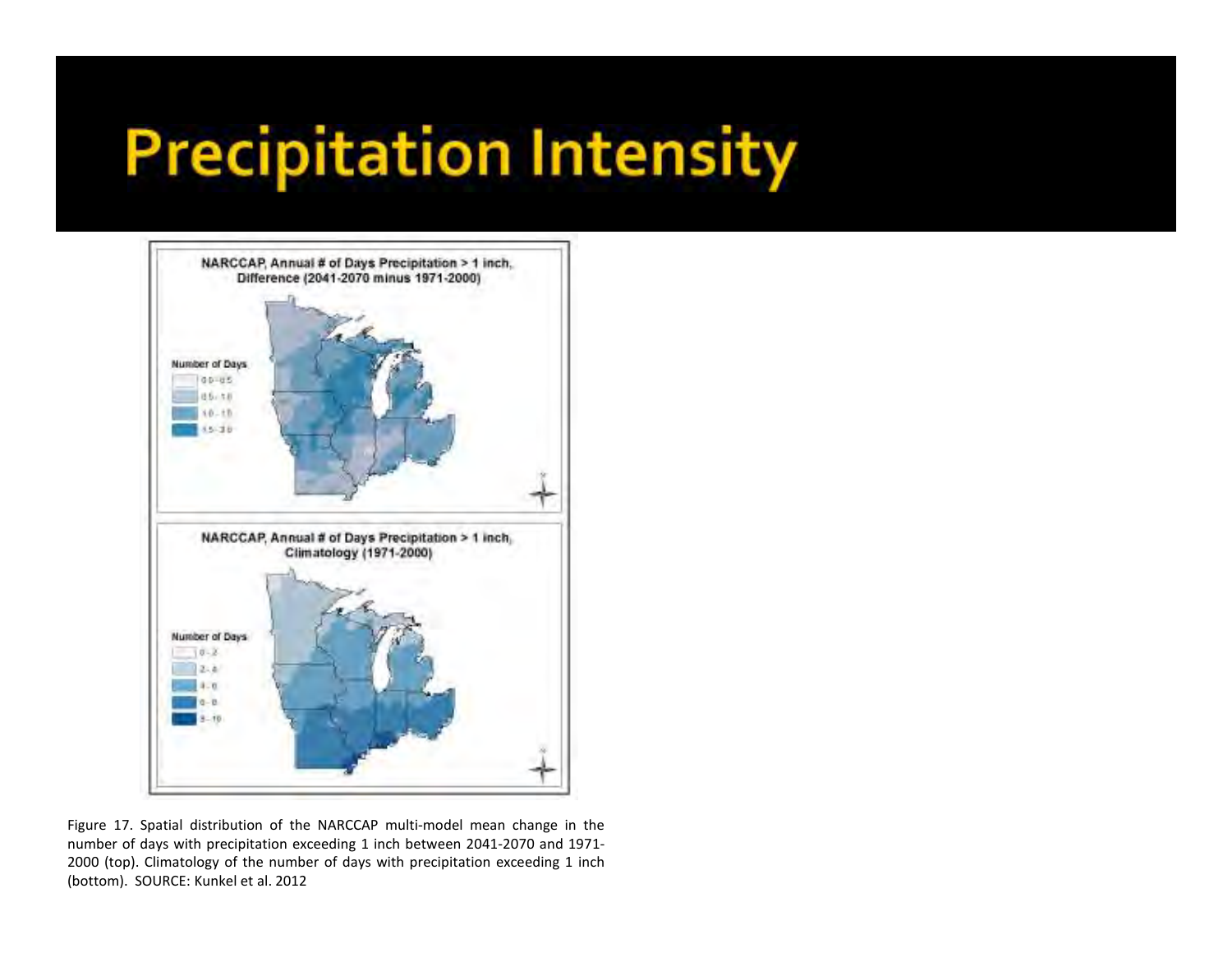# Wind

- Evaluation of NARCCAP simulations for midcentury displays weak consistency in the climate change signal.
- $\overline{\mathcal{A}}$  Current suite of climate projections suggests little change in wind resources or wind extremes to mid-century or longer.



*Figure 8. Difference in the fifty-year return period sustained wind speed (U50yr) over the Midwestern US for 2041-2062 vs. 1979-2000. The frames show the different AOGCM-RCM combinations. The magnitude of change is only shown for grid cells where the value for the future period lies beyond the 95% confidence intervals on the control period. Note; none of the grid cells behind the legend in frame (b) exhibited significant changes. SOURCE: Pryor and Barthelmie (2012b).*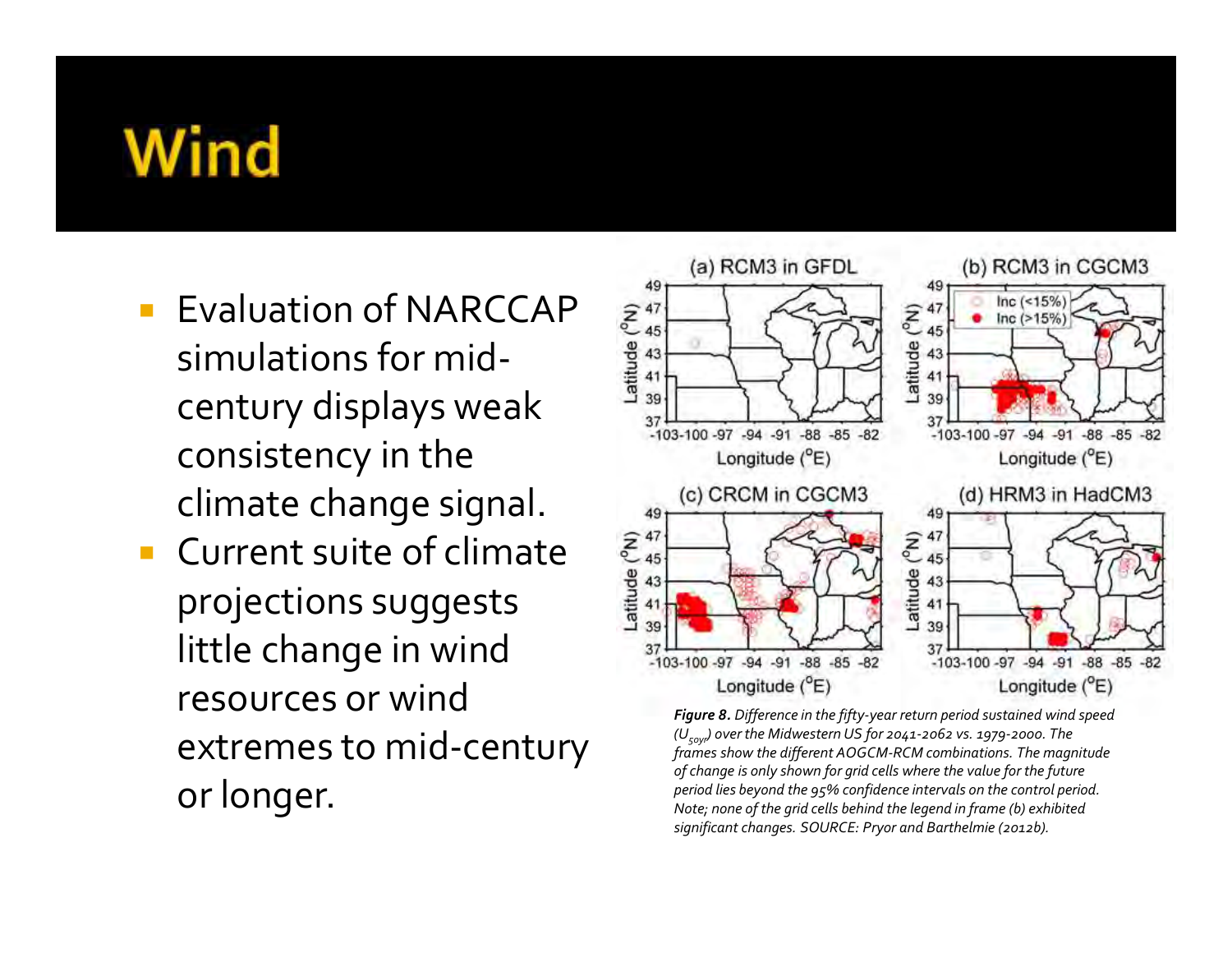# **Level of Confidence**

- × There is no single best climate model or downscaling approach.
- $\overline{\phantom{a}}$  There is greater confidence in projected temperature change than precipitation change.
- $\mathcal{L}_{\mathcal{A}}$  In spite of confidence in future warmer temperatures, change in freeze risk remains uncertain.
- $\mathcal{L}_{\mathcal{A}}$  The degree of uncertainty surrounding precipitation change remains high, although annual precipitation and precipitation during the cool season are expected to increase, particularly for the eastern portion of the Midwest region.
- $\mathbb{R}^n$  There is little confidence in the sign (positive or negative) of change in mean precipitation for the warm season. There is somewhat greater confidence in projections of increases in the frequency and intensity of extreme warm season precipitation events.
- $\mathcal{C}^{\mathcal{A}}$  Wind climates, including high impact wind events, remain challenging to simulate with the validity necessary to make assertions regarding the likelihood of change